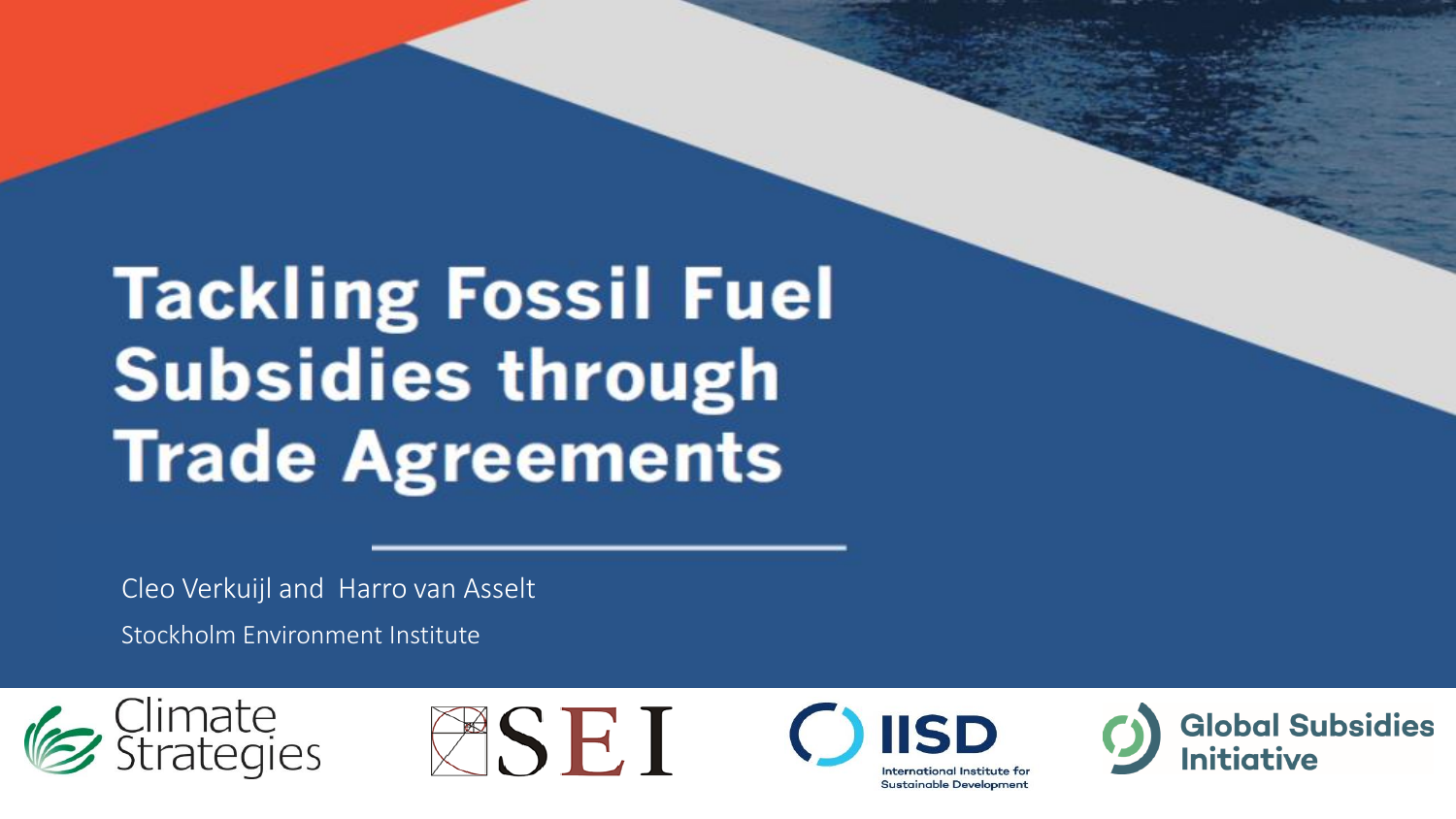### Definition, Size, Scope

- "A government intervention that supports the producers or consumers of fossil fuels"
- IEA (2016): **US\$ 325 billion**
- OECD (2015): additional **US\$ 160-200 billion**
- IMF (2015): **US\$ 5,3 trillion**



| <b>Fossil-fuel Consumption</b><br><b>Subsidies</b>               | <b>Fossil-Fuel Production</b><br><b>Subsidies</b>                                        |  |  |
|------------------------------------------------------------------|------------------------------------------------------------------------------------------|--|--|
| externalities).                                                  | Fossil fuels exempt from social cost of externalities (non-internalized                  |  |  |
| Fossil fuels sold below regional or<br>international tax levels. | Government tax and regulation<br>levels below regional or<br>international levels.       |  |  |
| Fossil fuels exempt from VAT, GST<br>and carbon taxes            | Government revenue forgone<br>(reduced and exempt tax rates).                            |  |  |
|                                                                  | Government provided or purchased<br>goods and services (above or below<br>market rates). |  |  |
| Fossil fuels sold below the cost of<br>production, imports and   | Direct transfers or potential direct<br>transfers of funds to producers.                 |  |  |
| international benchmark price to<br>consumers                    | Income or price support (above<br>market rate prices for producers).                     |  |  |

Sources: updated from GSI (2014)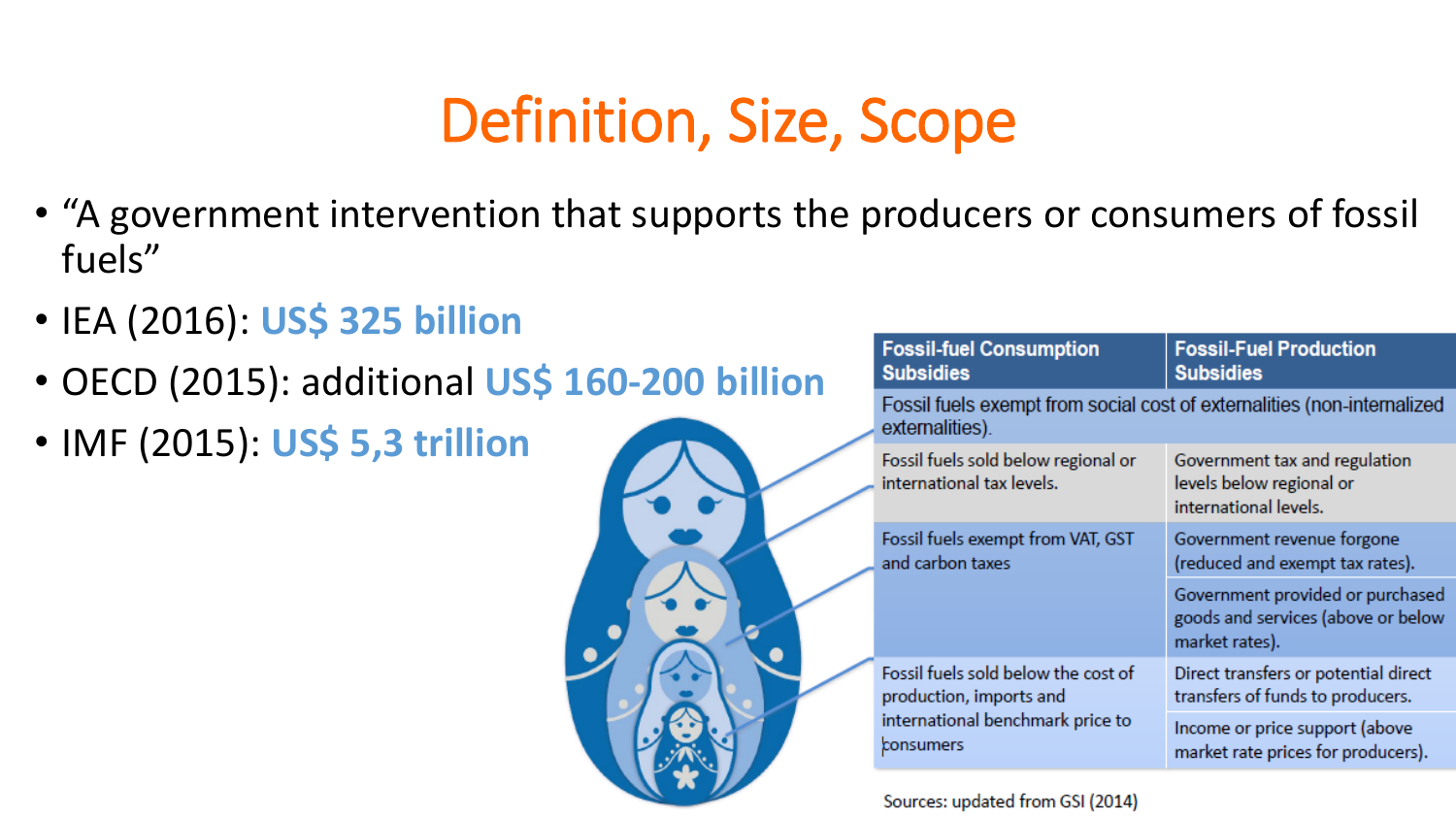### Potential for "triple-lose" outcomes

• **Climate change:** FFSR could reduce emissions by 11% by 2020 (Merrill et al. 2015)

#### • **Sustainable development:**

- Diversion of public funds from e.g. health and education;
- FFS tend to be regressive (Coady et al. 2015)
- **Trade:** By affecting fossil fuel prices, FFS can have distorting impacts on trade and investment (Burniaux et al. 2011)

#### G20 commitment in September 2009:

"phase out and rationalise over the medium term inefficient fossil fuel subsidies", a pledge echoed by the Asia Pacific Economic Cooperation (APEC) group.

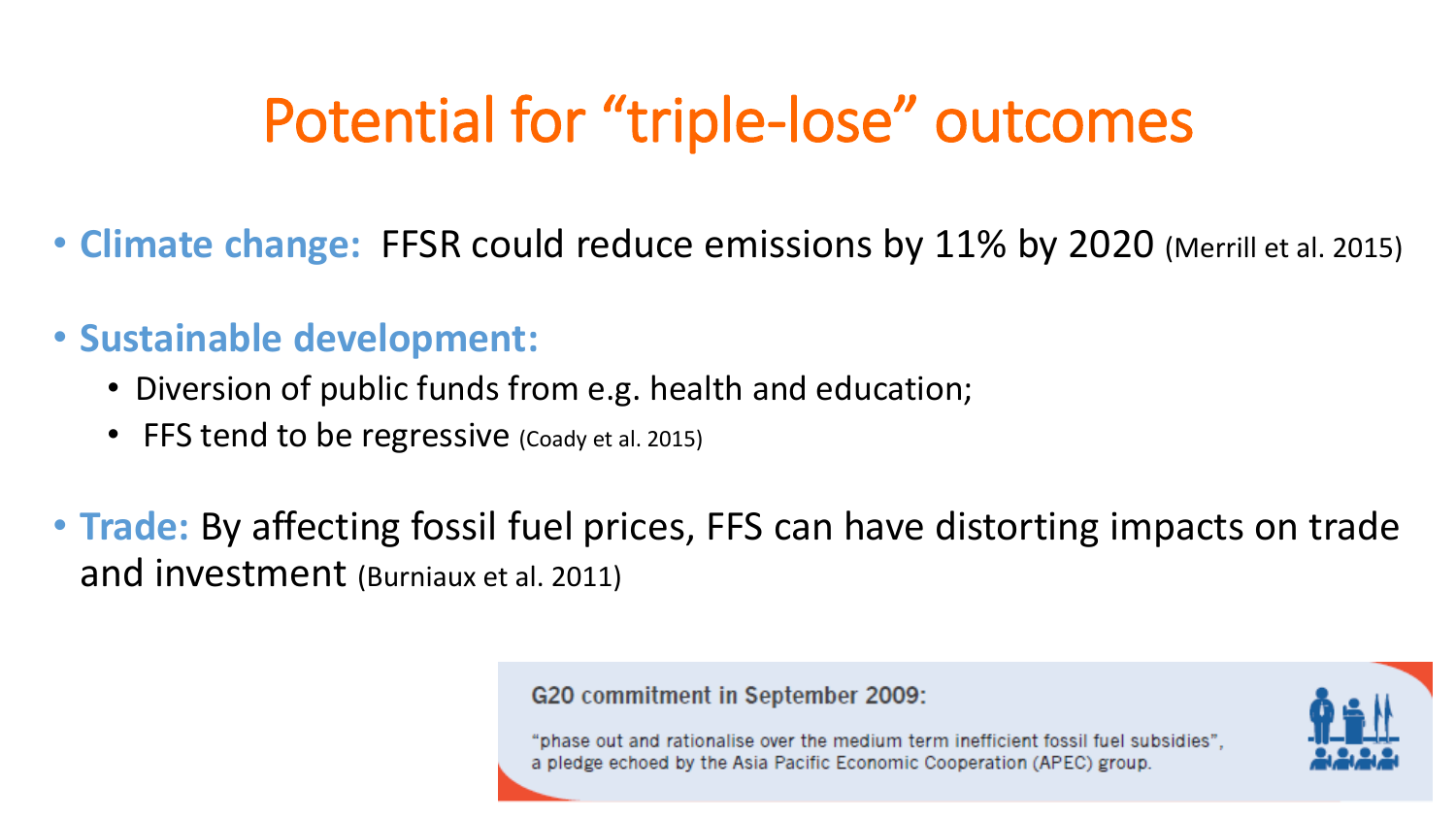### Why (also) the WTO?

- Trade effects
- Wide membership
- Core role and experience in promoting subsidy reform
- Well-established dispute settlement mechanism, strong compliance and remedies
- Trade as an engine to promote sustainable development o Agreement Establishing the WTO; SDGs 17 and 12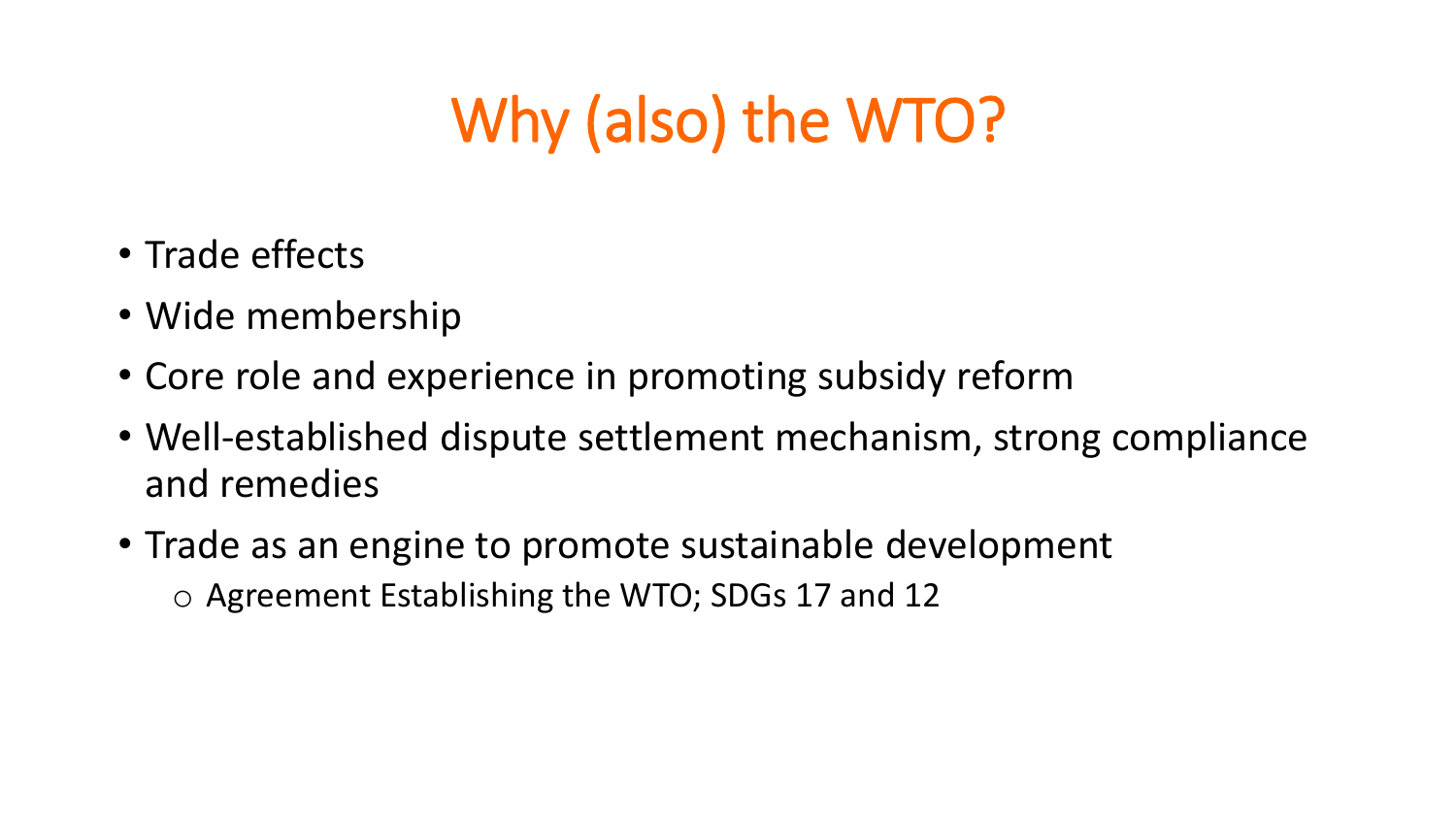### But fossil fuel subsidies have evaded litigation

### **Political Factors**

- Large multinationals may benefit from subsidies in multiple countries
- "Loss aversion" hypothesis
- Fear of retaliation?

#### **Legal Factors**

- WTO law "undercaptures" FFS compared to those for renewables
- **Prohibited subsidies:** Many examples of local content subsidies for RE (e.g. through FITs); less apparent for FFS
- **Actionable subsidies with adverse effects**: oConsumer subsidies generally nonspecific
	- $\circ$  If specific (e.g. producer subsidies), adverse effects and causality are hard to prove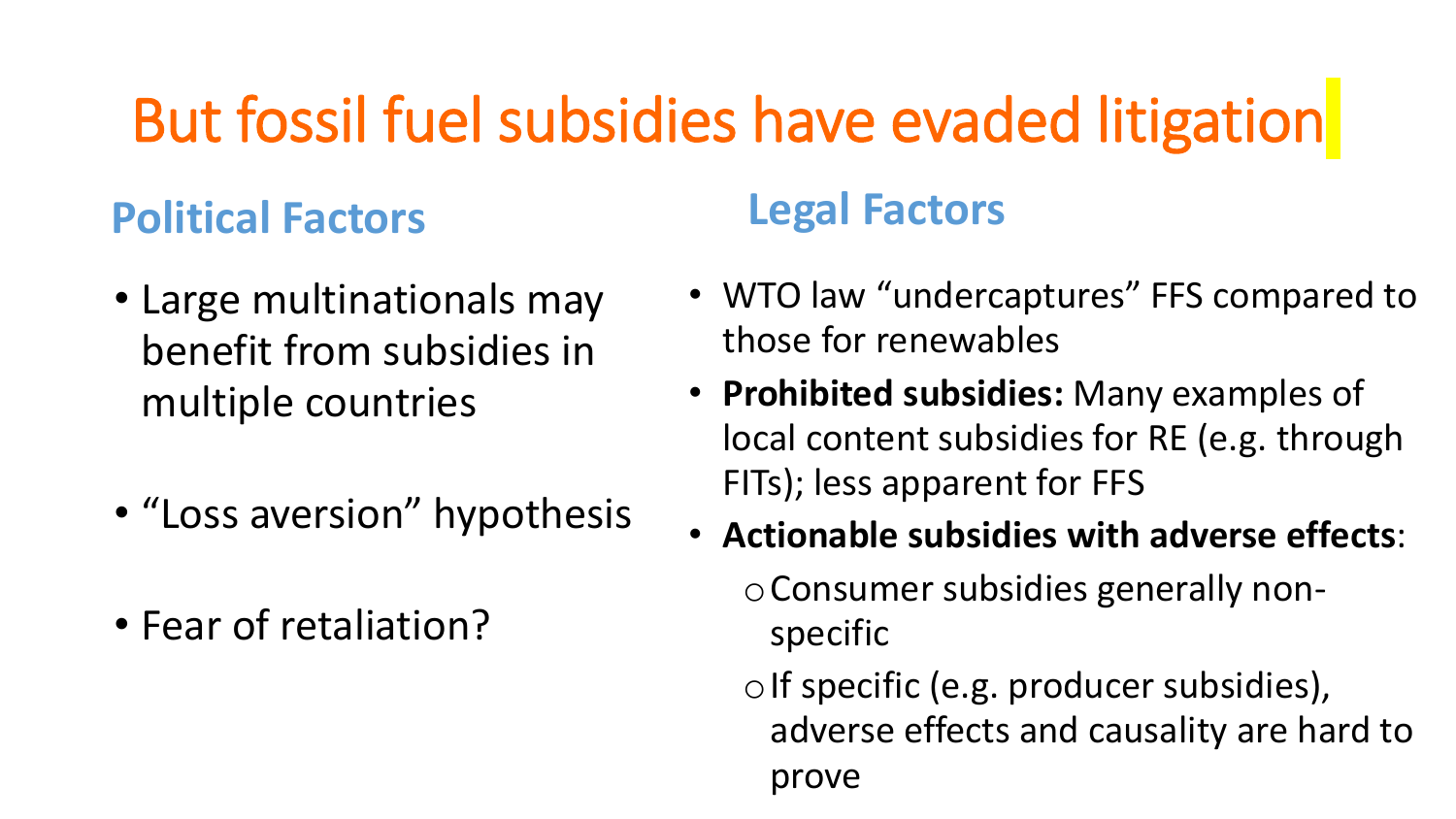### ASCM Case Studies

| <b>G20 Member</b> | <b>Measure</b>                                                      | <b>Recipients</b> | <b>ASCM Compatibility</b>                                                                                                      |
|-------------------|---------------------------------------------------------------------|-------------------|--------------------------------------------------------------------------------------------------------------------------------|
| <b>US</b>         | <b>Expensing of intangible</b><br>drilling costs                    | Producers         | <b>Inconclusive:</b> More information needed,<br>including on possibility of prohibited<br>subsidy, and adverse trade effects. |
| <b>Indonesia</b>  | Compensation for below-<br>market prices for fuels                  | Consumers         | Likely: the measure appears to lack<br>specificity.                                                                            |
| <b>Germany</b>    | Manufacturer privilege                                              | <b>Producers</b>  | <b>Inconclusive: as above.</b>                                                                                                 |
| <b>Mexico</b>     | Fuel tax credit for<br>agriculture, forestry and<br>fisheries       | Consumers         | Likely: as above.                                                                                                              |
| <b>Australia</b>  | <b>Support to Queensland</b><br>Rail's coal and freight<br>services | Producers         | <b>Inconclusive:</b> more information needed,<br>including on possibility of prohibited<br>subsidy, and adverse trade effects. |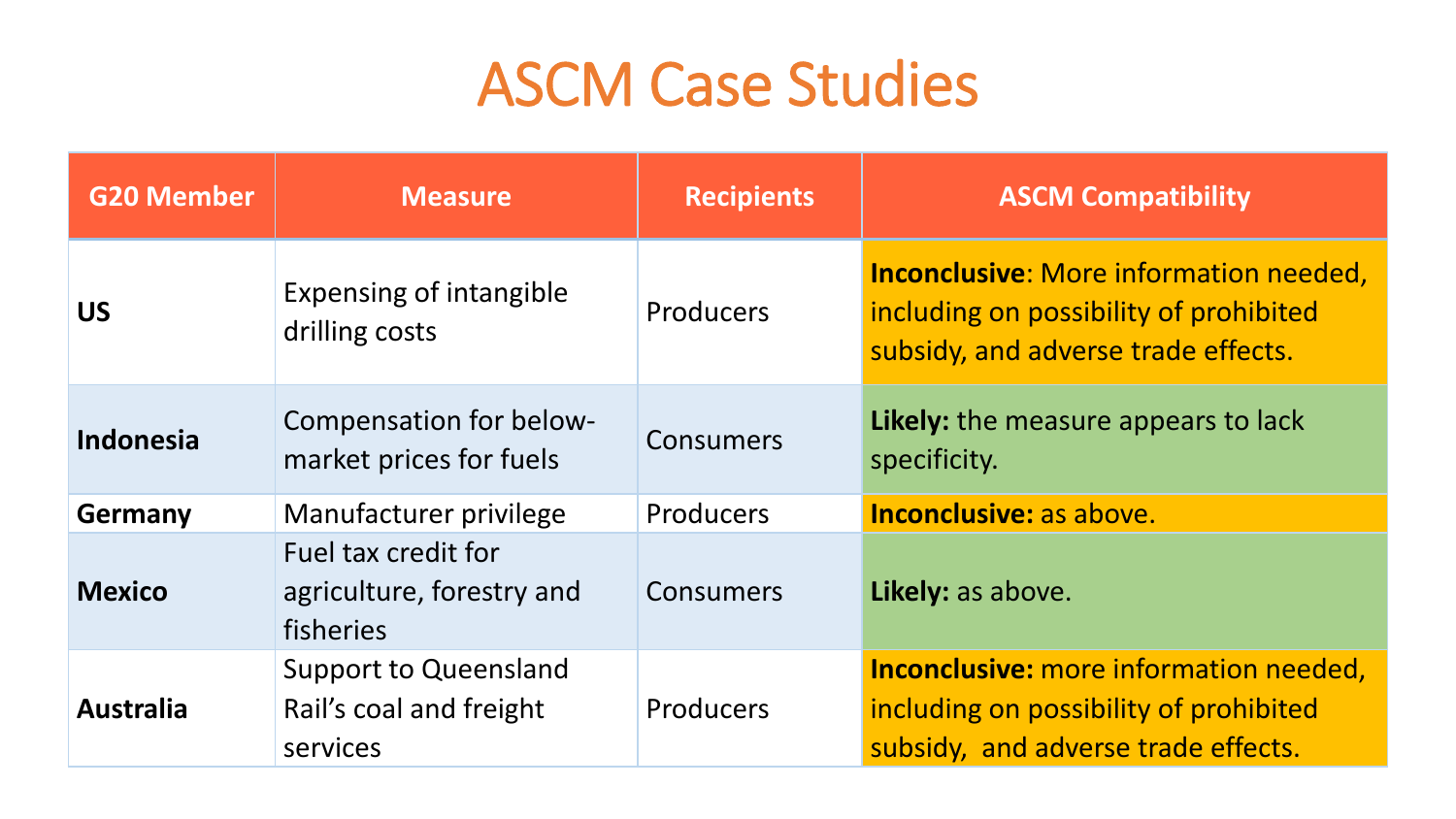### Five Ways Forward

**Technical** assistance and capacity building Improved transparency Pledges and follow-up through reporting and review Political declaration Expansion of category of prohibited subsidies (with possible exemptions)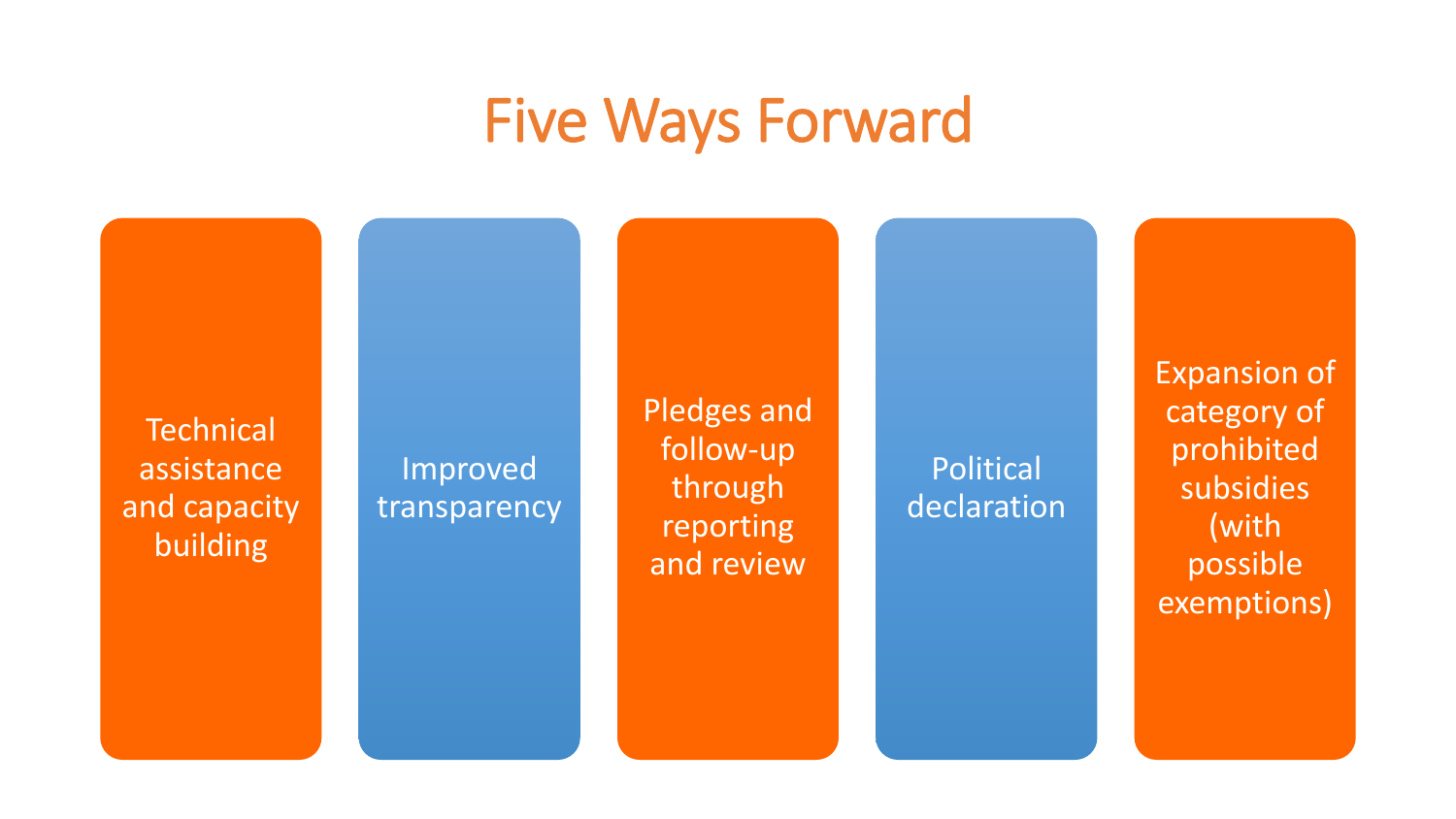### **Conclusions**

- While challenging, FFS litigation is not impossible
- Beyond litigation, WTO can act as a forum for negotiation but also policy/technical dialogue
- Options could be pioneered by one or several WTO Members, or through regional, mega-regional and plurilateral trade agreements
- Solutions need to avoid duplication of effort
- Any approach must take into account special circumstances of developing countries
- MC 11 offers an important opportunity to move this agenda forward